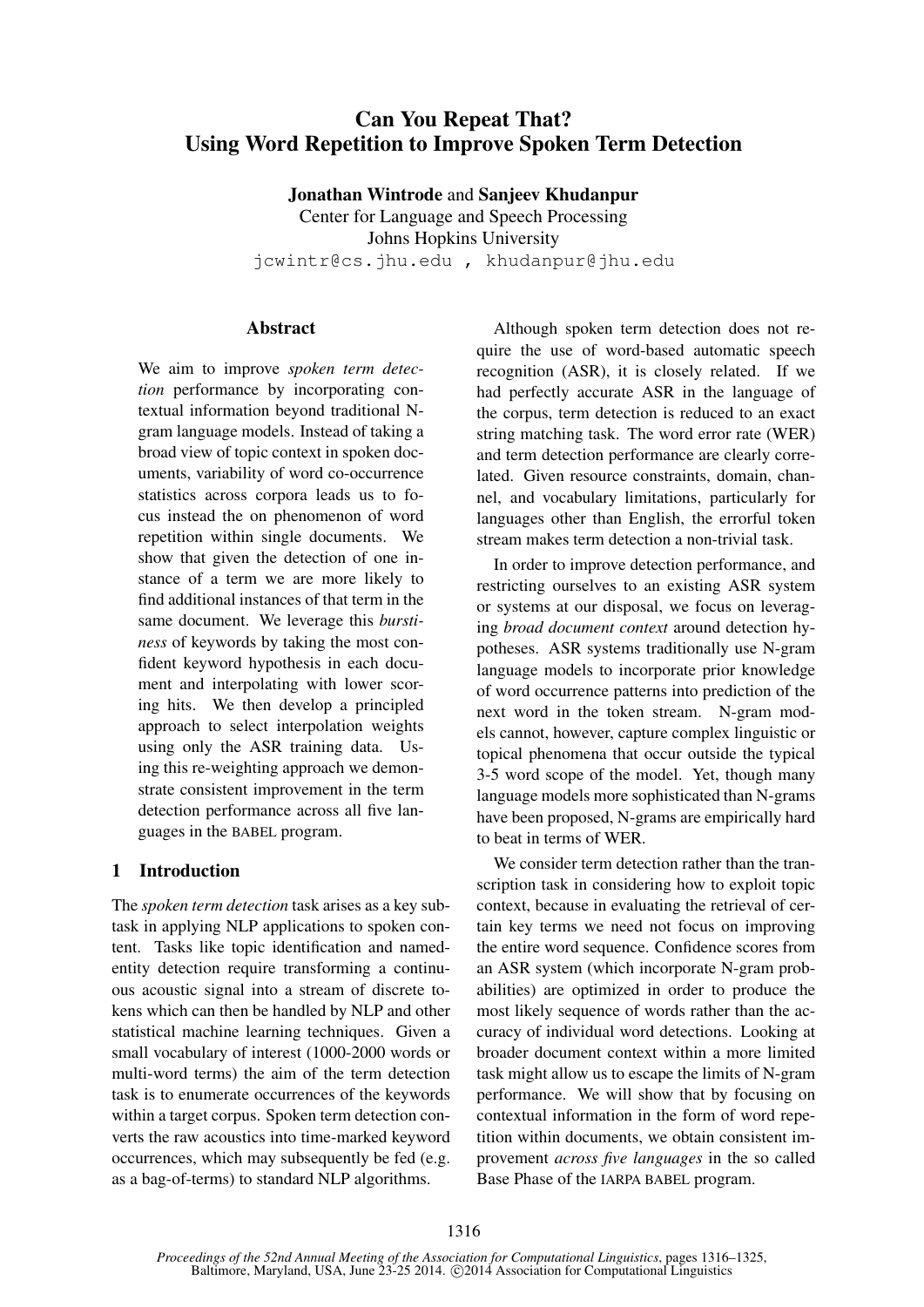#### 1.1 Task Overview

We evaluate term detection and word repetitionbased re-scoring on the IARPA BABEL training and development corpora<sup>1</sup> for five languages Cantonese, Pashto, Turkish, Tagalog and Vietnamese (Harper, 2011). The BABEL task is modeled on the 2006 NIST Spoken Term Detection evaluation (NIST, 2006) but focuses on limited resource conditions. We focus specifically on the so called *no target audio reuse* (NTAR) condition to make our method broadly applicable.

In order to arrive at our eventual solution, we take the BABEL Tagalog corpus and analyze word co-occurrence and repetition statistics in detail. Our observation of the variability in co-occurrence statistics between Tagalog training and development partitions leads us to narrow the scope of document context to same word co-occurrences, i.e. *word repetitions*.

We then analyze the tendency towards withindocument repetition. The strength of this phenomenon suggests it may be more viable for improving term-detection than, say, topic-sensitive language models. We validate this by developing an interpolation formula to boost putative word repetitions in the search results, and then investigate a method for setting interpolation weights without manually tuning on a development set.

We then demonstrate that the method generalizes well, by applying it to the 2006 English data and the remaining four 2013 BABEL languages. We demonstrate consistent improvements in all languages in both the Full LP (80 hours of ASR training data) and Limited LP (10 hours) settings.

### 2 Motivation

We seek a workable definition of *broad document context* beyond N-gram models that will improve term detection performance on an arbitrary set of queries. Given the rise of unsupervised latent topic modeling with Latent Dirchlet Allocation (Blei et al., 2003) and similar latent variable approaches for discovering meaningful word cooccurrence patterns in large text corpora, we ought to be able to leverage these topic contexts instead of merely N-grams. Indeed there is work in the literature that shows that various topic models, latent or otherwise, can be useful for improving lan-

 ${}^{1}$ Language collection releases IARPA-babel101-v0.4c, IARPA-babel104b-v0.4bY, IARPA-babel105b-v0.4, IARPAbabel106-v0.2g and IARPA-babel107b-v0.7 respectively.

guage model perplexity and word error rate (Khudanpur and Wu, 1999; Chen, 2009; Naptali et al., 2012). However, given the preponderance of highly frequent non-content words in the computation of a corpus' WER, it's not clear that a 1-2% improvement in WER would translate into an improvement in term detection.

Still, intuition suggests that knowing the topic context of a detected word ought to be useful in predicting whether or not a term does belong in that context. For example, if we determine the context of the detection hypothesis is about computers, containing words like 'monitor,' 'internet' and 'mouse,' then we would be more confident of a term such as 'keyboard' and less confident of a term such as 'cheese board'. The difficulty in this approach arises from the variability in word co-occurrence statistics. Using topic information will be helpful if 'monitor,' 'keyboard' and 'mouse' consistently predict that 'keyboard' is present. Unfortunately, estimates of cooccurrence from small corpora are not very consistent, and often over- or underestimate concurrence probabilities needed for term detection.

We illustrate this variability by looking at how consistent word co-occurrences are between two separate corpora in the same language: i.e., if we observe words that frequently co-occur with a keyword in the training corpus, do they also co-occur with the keywords in a second held-out corpus? Figure 1, based on the BABEL Tagalog corpus, suggests this is true only for high frequency keywords.



Figure 1: Correlation between the co-occurrence counts in the training and held-out sets for a fixed keyword (term) and all its "context" words.

Each point in Figure 1 represents one of 355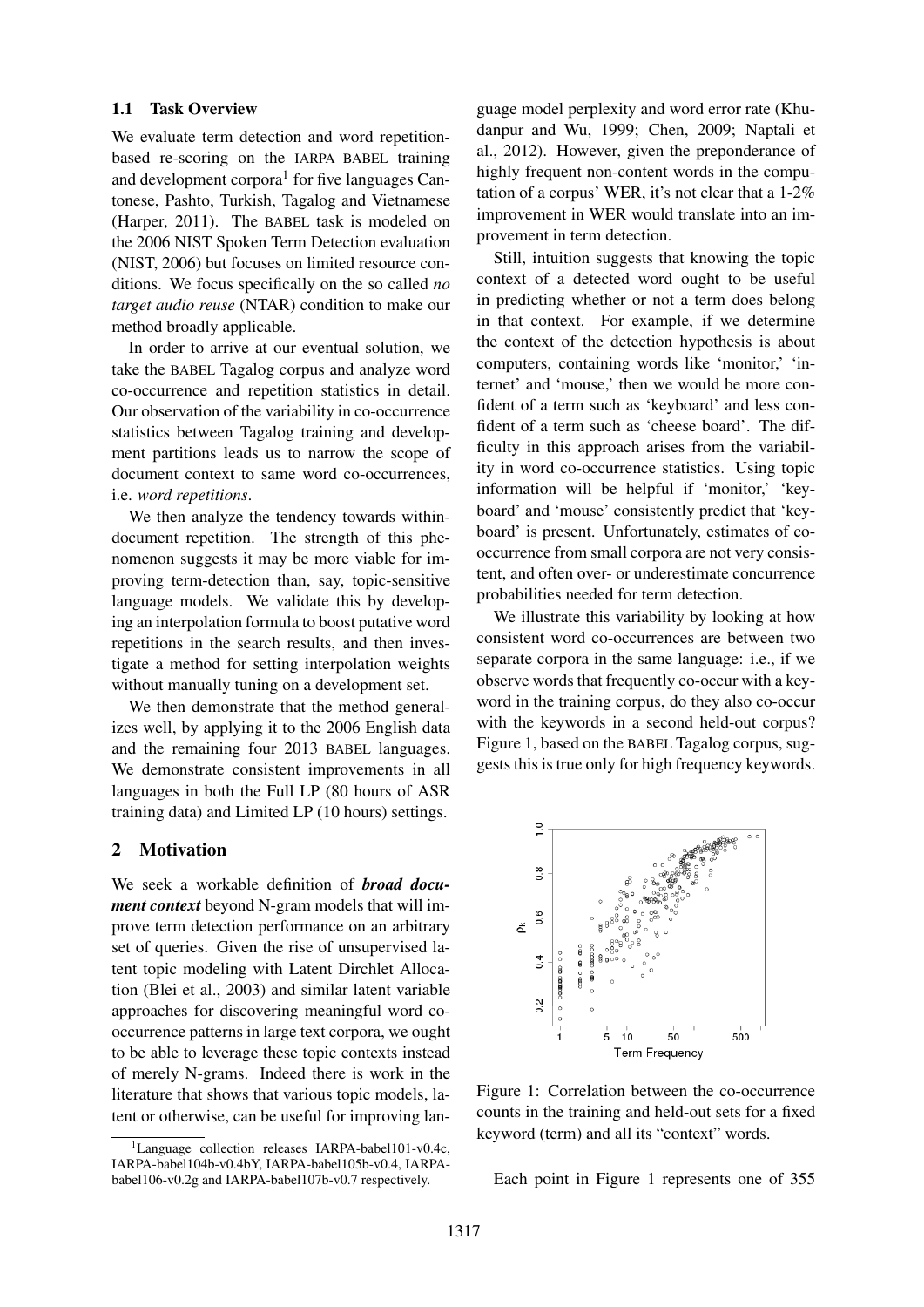

Figure 2: The number of times a fixed keyword k co-occurs with a vocabulary word w in the training speech collection —  $T(k, w)$  — versus the search collection —  $D(k, w)$ .

Tagalog keywords used for system development by all BABEL participants. For each keyword  $k$ , we count how often it co-occurs in the same conversation as a vocabulary word  $w$  in the ASR training data and the development data, and designate the counts  $T(k, w)$  and  $D(k, w)$  respectively. The x-coordinate of each point in Figure 1 is the frequency of  $k$  in the training data, and the y-coordinate is the correlation coefficient  $\rho_k$  between  $T(k, w)$  and  $D(k, w)$ . A high  $\rho_k$  implies that words  $w$  that co-occur frequently with  $k$  in the training data also do so in the search collection.

To further illustrate how Figure 1 was obtained, consider the high-frequency keyword *bukas*(count = 879) and the low-frequency keyword *Davao* (count = 11), and plot  $T(k, \cdot)$  versus  $D(k, \cdot)$ , as done in Figure 2. The correlation coefficients ρ*bukas* and ρ*Davao* from the two plots end up as two points in Figure 1.

Figure 1 suggests that  $(k, w)$  co-occurrences are consistent between the two corpora ( $\rho_k > 0.8$ ) for keywords occurring 100 or more times. However, if the goal is to help a speech retrieval system detect content-rich (and presumably infrequent) keywords, then using word co-occurrence information (i.e. topic context) does not appear to be too promising, even though intuition suggests that such information ought to be helpful.

In light of this finding, we will restrict the type of *context* we use for term detection to the cooccurrence of the term itself elsewhere within the document. As it turns out this 'burstiness' of words within documents, as the term is defined by Church and Gale in their work on Poisson mixtures (1995), provides a more reliable framework

for successfully exploiting document context.

#### 2.1 Related Work

A number of efforts have been made to augment traditional N-gram models with latent topic information (Khudanpur and Wu, 1999; Florian and Yarowsky, 1999; Liu and Liu, 2008; Hsu and Glass, 2006; Naptali et al., 2012) including some of the early work on Probabilistic Latent Semantic Analysis by Hofmann (2001). In all of these cases WER gains in the 1-2% range were observed by interpolating latent topic information with N-gram models.

The re-scoring approach we present is closely related to adaptive or cache language models (Jelinek, 1997; Kuhn and De Mori, 1990; Kneser and Steinbiss, 1993). The primary difference between this and previous work on similar language models is the narrower focus here on the term detection task, in which we consider each search term in isolation, rather than all words in the vocabulary. Most recently, Chiu and Rudnicky (2013) looked at word bursts in the IARPA BABEL conversational corpora, and were also able to successfully improve performance by leveraging the burstiness of language. One advantage of the approach proposed here, relative to their approach, is its simplicity and its not requiring an additional tuning set to estimate parameters.

In the information retrieval community, clustering and latent topic models have yielded improvements over traditional vector space models. We will discuss in detail in the following section related works by Church and Gale (1995, 1999, and 2000). Work by Wei and Croft (2006) and Chen (2009) take a language model-based approach to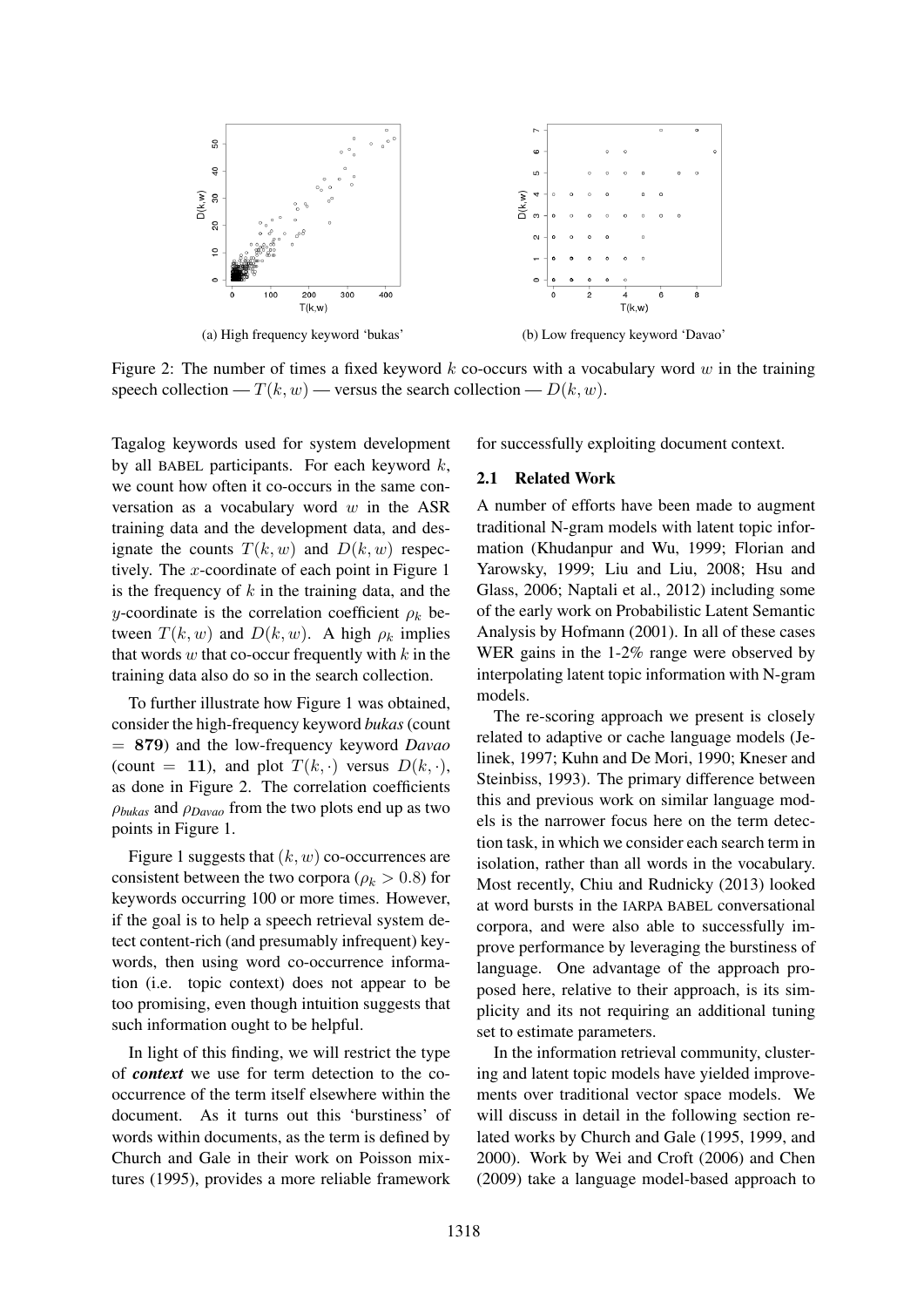

Figure 3: Tagalog corpus frequency statistics, unigrams

information retrieval, and again, interpolate latent topic models with N-grams to improve retrieval performance. However, in many text retrieval tasks, queries are often tens or hundreds of words in length rather than short spoken phrases. In these efforts, the topic model information was helpful in boosting retrieval performance above the baseline vector space or N-gram models.

Clearly topic or context information is relevant to a retrieval type task, but we need a stable, consistent framework in which to apply it.

# 3 Term and Document Frequency **Statistics**

To this point we have assumed an implicit property of low-frequency words which Church and Gale state concisely in their 1999 study of *inverse document frequency*:

Low frequency words tend to be rich in content, and vice versa. But not all equally frequent words are equally meaningful. Church and Gale (1999).

The typical use of Document Frequency (DF) in information retrieval or text categorization is to emphasize words that occur in only a few documents and are thus more "rich in content". Close examination of DF statistics by Church and Gale in their work on Poisson Mixtures (1995) resulted in an analysis of the *burstiness* of content words.

In this section we look at DF and *burstiness* statistics applying some of the analyses of Church and Gale (1999) to the BABEL Tagalog corpus. We observe, in 648 Tagalog conversations, similar phenomena as observed by Church and Gale on

89,000 AP English newswire articles. We proceed in this fashion to make a case for why burstiness ought to help in the term detection task.

For the Tagalog conversations, as with English newswire, we observe that the document frequency,  $DF_w$ , of a word w is not a linear function of word frequency  $f_w$  in the log domain, as would be expected under a naive Poisson generative assumption. The implication of deviations from a Poisson model is that *words tend to be concentrated in a small number of documents* rather than occurring uniformly across the corpus. This is the *burstiness* we leverage to improve term detection.

The first illustration of word burstiness can be seen by plotting observed inverse document frequency, IDF<sub>w</sub>, versus  $f_w$  in the log domain (Figure 3a). We use the same definition of IDF<sub>w</sub> as Church and Gale (1999):

$$
\text{IDF}_w = -\log_2 \frac{\text{DF}_w}{N},\tag{1}
$$

where  $N$  is the number of documents (i.e. conversations) in the corpus.

There is good linear correlation ( $\rho = 0.73$ ) between  $\log f_w$  and IDF<sub>w</sub>. Yet, visually, the relationship in Figure 3a is clearly not linear. In contrast, the AP English data exhibits a correlation of  $\rho = 0.93$  (Church and Gale, 1999). Thus the deviation in the Tagalog corpus is more pronounced, i.e. words are less uniformly distributed across documents.

A second perspective on word burstiness that follows from Church and Gale (1999) is that a Poisson assumption should lead us to predict:

$$
\widehat{\text{IDF}}_w = -\log_2\left(1 - e^{-\frac{f_w}{N}}\right). \tag{2}
$$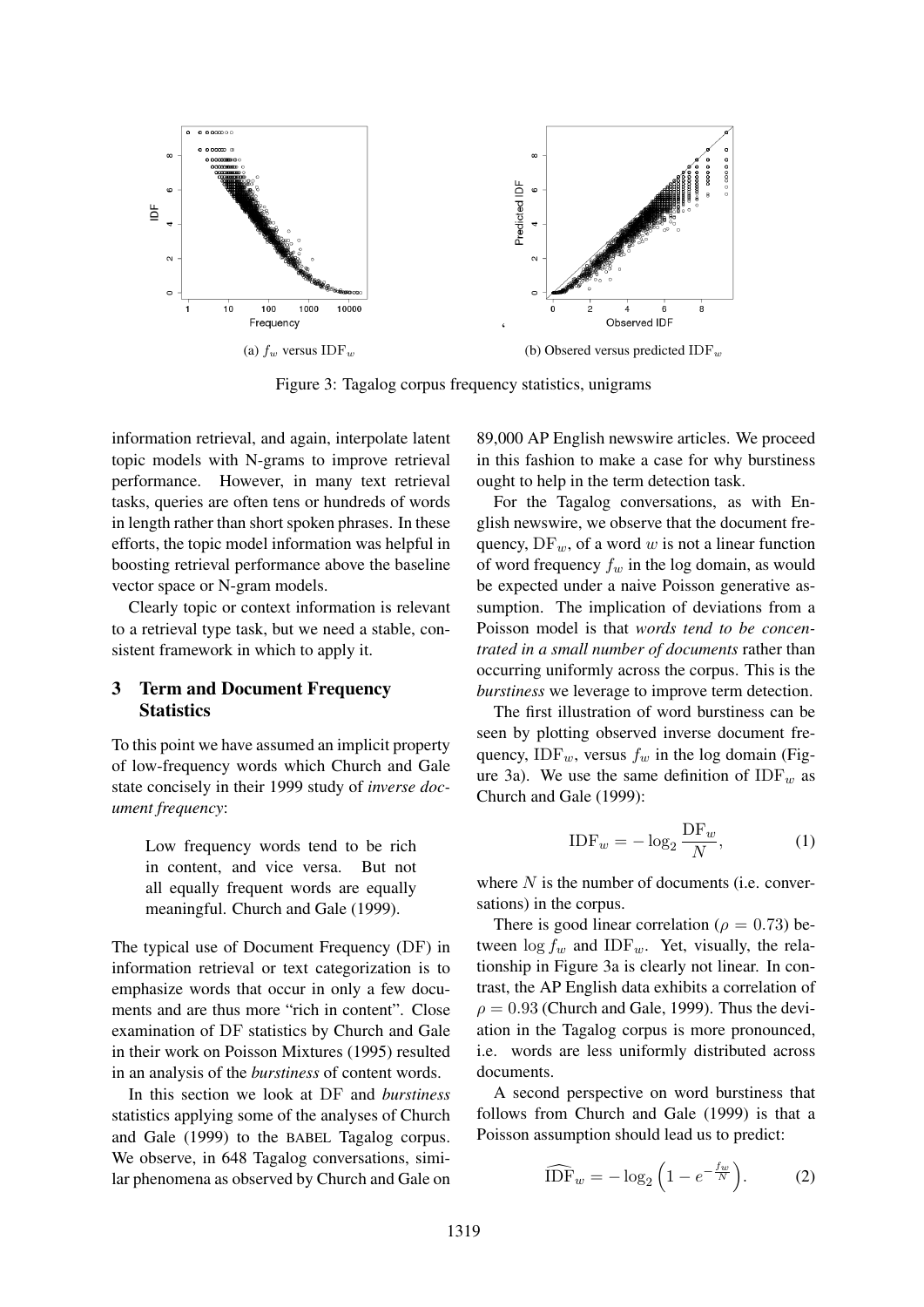

Figure 4: Difference between observed and predicted IDF $_w$  for Tagalog unigrams.

For the AP newswire, Church and Gale found the largest deviation between the predicted  $\widehat{\text{IDF}}_w$  and observed  $IDF_w$  to occur in the middle of the frequency range. We see a somewhat different picture for Tagalog speech in Figure 3b. Observed  $IDF_w$  values again deviate significantly from their predictions (2), but all along the frequency range.

There is a noticeable quantization effect occurring in the high IDF range, given that our  $N$  is at least a factor of 100 smaller than the number of AP articles they studied: 648 vs. 89,000. Figure 4 also shows the difference between and observed  $\text{IDF}_w$  and Poisson estimate  $\text{IDF}_w$  and further illustrates the high variance in  $IDF_w$  for low frequency words.

Two questions arise: what is happening with infrequent words, and why does this matter for term detection? To look at the data from a different perspective, we consider the random variable  $k$ . which is the number of times a word occurs in a particular document. In Figure 5 we plot the following ratio, which Church and Gale (1995) define as *burstiness* :

$$
E_w[k|k>0] = \frac{f_w}{\text{DF}_w} \tag{3}
$$

as a function of  $f_w$ . We denote this as  $E[k]$  and can interpret burstiness as the expected word count given we see  $w$  at least once.

In Figure 5 we see two classes of words emerge. A similar phenomenon is observed concerning adaptive language models (Church, 2000). In general, we can think of using word repetitions to re-score term detection as applying a limited form of adaptive or cache language model (Jelinek, 1997). Likewise, Katz attempts to capture



Figure 5: Tagalog *burstiness*.

these two classes in his G model of word frequencies (1996).

For the first class, burstiness increases slowly but steadily as w occurs more frequently. Let us label these Class A words. Since our corpus size is fixed, we might expect this to occur, as more word occurrences must be pigeon-holed into the same number of documents

Looking close to the  $y$ -axis in Figure 5, we observe a second class of exclusively low frequency words whose burstiness ranges from highly concentrated to singletons. We will refer to these as Class B words. If we take the Class A concentration trend as typical, we can argue that most Class B words exhibit a larger than average concentration. In either case we see evidence that *both high and low frequency words tend towards repeating within a document*.

#### 3.1 Unigram Probabilities

In applying the *burstiness* quantity to term detection, we recall that the task requires us to locate a particular instance of a term, not estimate a count, hence the utility of N-gram language models predicting words in sequence.

We encounter the burstiness property of words again by looking at unigram occurrence probabilities. We compare the unconditional unigram probability (the probability that a given word token is w) with the conditional unigram probability, *given the term has occurred once in the document*. We compute the conditional probability for  $w$  using frequency information.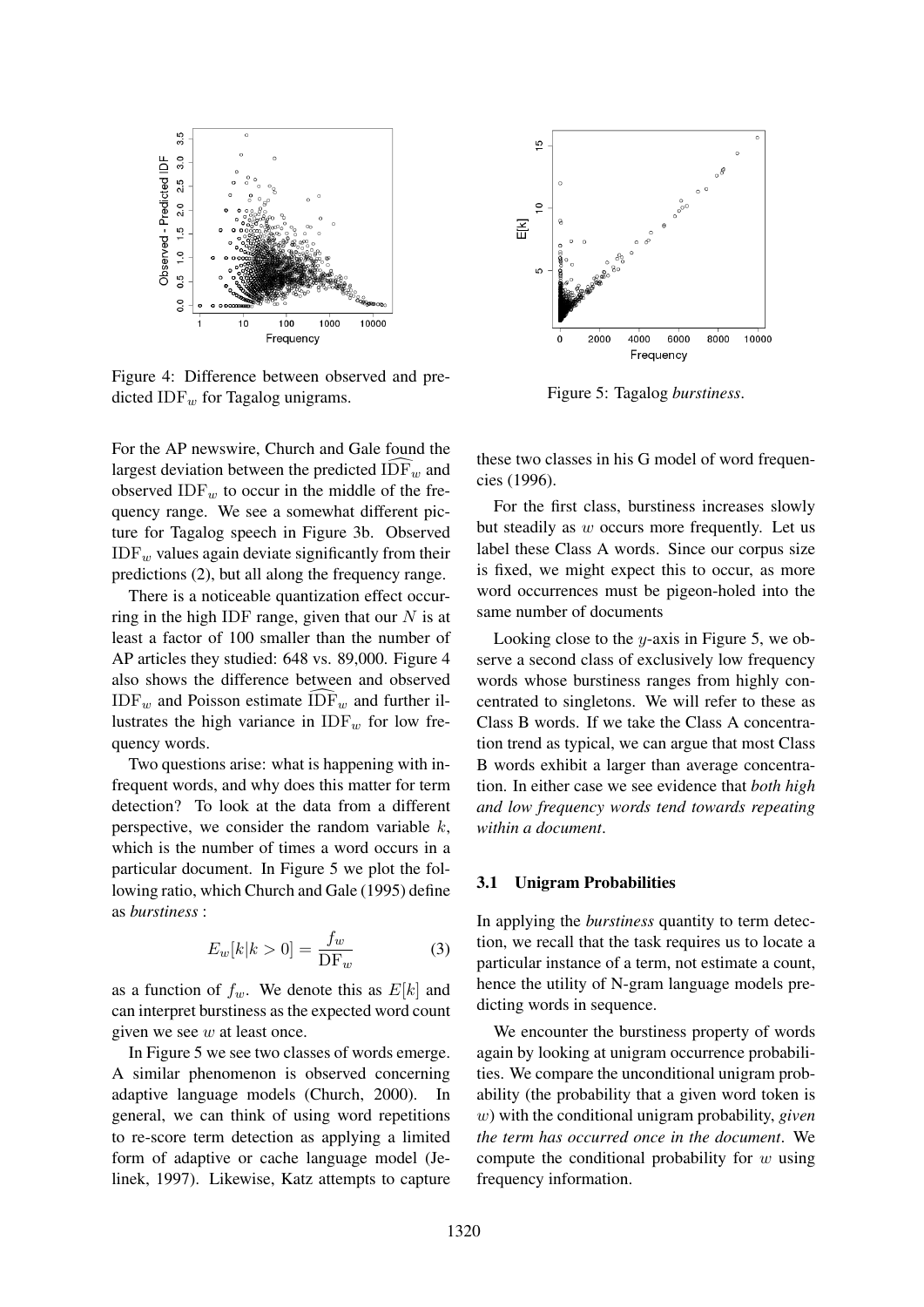

Figure 6: Difference between conditional and unconditional unigram probabilities for Tagalog

$$
P(w|k > 0) = \frac{f_w - DF_w}{\sum_{D:w \in D} |D|}
$$
 (4)

Figure 6 shows the difference between conditional and unconditional unigram probabilities. Without any other information, Zipf's law suggests that most word types do not occur in a particular document. However, conditioning on one occurrence, most word types are more likely to occur again, due to their burstiness.

Finally we measure the *adaptation* of a word, which is defined by Church and Gale (1995) as:

$$
P_{adapt}(w) = P_w(k > 1 | k > 0) \tag{5}
$$

When we plot adaptation versus  $f_w$  (Figure 7) we see that all high-frequency and a significant number of low-frequency terms have adaptation greater that 50%. To be precise, 26% of all tokens and 25% of low-frequency ( $f_w < 100$ ) have at least 50% adaptation. Given that adaptation values are roughly an order of magnitude higher than the conditional unigram probabilities, in the next two sections we describe how we use adaptation to boost term detection scores.

#### 4 Term Detection Re-scoring

We summarize our re-scoring of repeated words with the observation: *given a correct detection, the likelihood of additional terms in the same documents should increase*. When we observe a term detection score with high confidence, we boost the other lower-scoring terms in the same document to reflect this increased likelihood of repeated terms.



Figure 7: Tagalog word adaptation probability

For each term  $t$  and document  $d$  we propose interpolating the ASR confidence score for a particular detection  $t_d$  with the top scoring hit in d which we'll call  $\hat{t}_d$ .

$$
S(t_d) = (1 - \alpha) P_{\text{asr}}(t_d | O) + \alpha P_{\text{asr}}(\hat{t}_d | O) \quad (6)
$$

We will we develop a principled approach to selecting  $\alpha$  using the adaptation property of the corpus. However to verify that this approach is worth pursuing, we sweep a range of small  $\alpha$  values, on the assumption that we still do want to mostly rely on the ASR confidence score for term detection. For the Tagalog data, we let  $\alpha$  range from 0 (the baseline) to 0.4 and re-score each term detection score according to (6). Table 1 shows the results of this parameter sweep and yields us 1 to 2% absolute performance gains in a number of term detection metrics.

| $\alpha$ | <b>ATWV</b> | P(Miss) |  |
|----------|-------------|---------|--|
| 0.00     | 0.470       | 0.430   |  |
| 0.05     | 0.481       | 0.422   |  |
| 0.10     | 0.483       | 0.420   |  |
| 0.15     | 0.484       | 0.418   |  |
| 0.20     | 0.483       | 0.416   |  |
| 0.25     | 0.480       | 0.417   |  |
| 0.30     | 0.477       | 0.417   |  |
| 0.35     | 0.475       | 0.415   |  |
| 0.40     | 0.471       | 0.413   |  |
| 0.45     | 0.465       | 0.413   |  |
| 0.50     | 0.462       | 0.410   |  |

Table 1: Term detection scores for swept  $\alpha$  values on Tagalog development data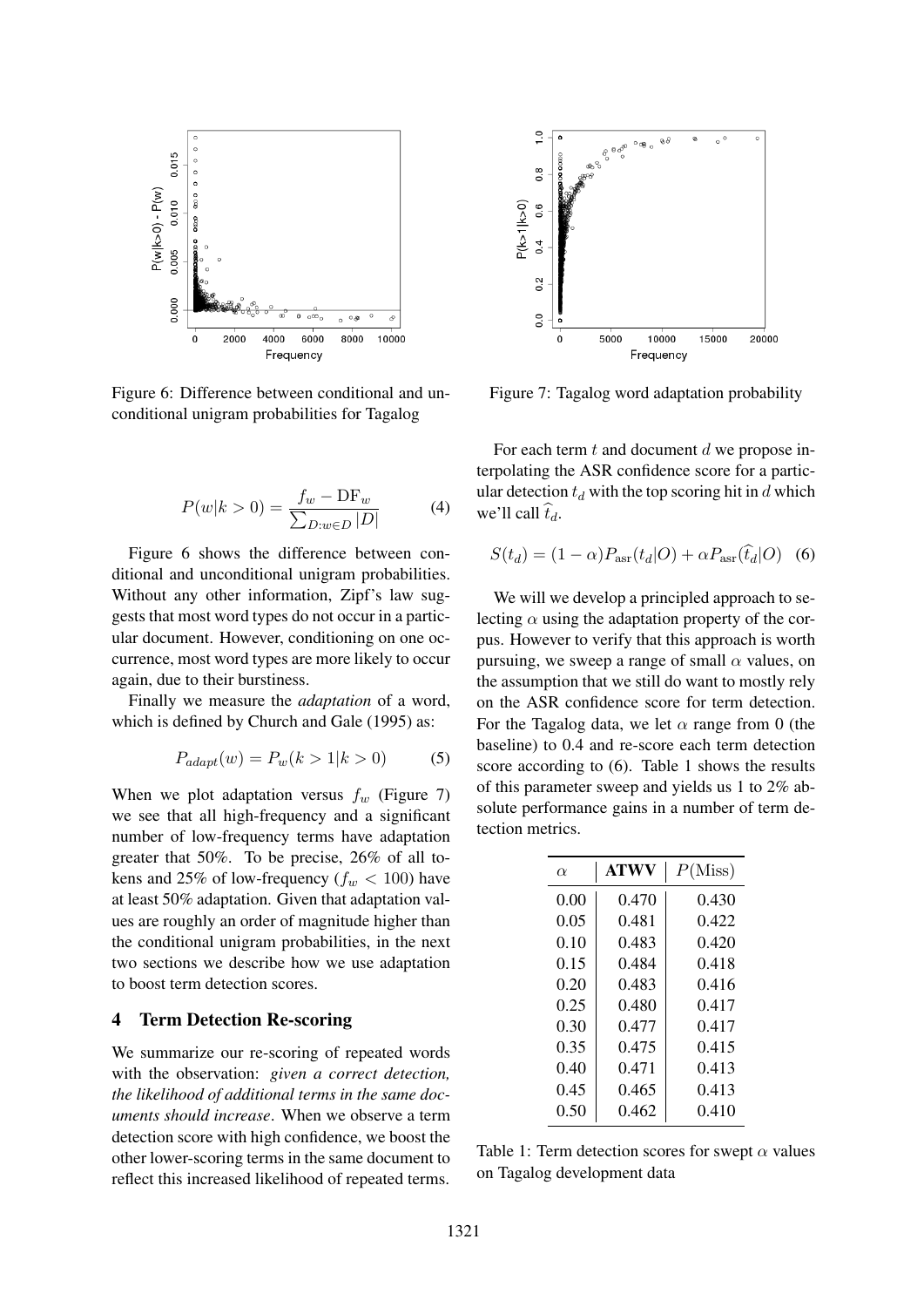The primary metric for the BABEL program, Actual Term Weighted Value (ATWV) is defined by NIST using a cost function of the false alarm probability  $P(\text{FA})$  and  $P(\text{Miss})$ , averaged over a set of queries (NIST, 2006). The manner in which the components of ATWV are defined:

$$
P(Miss) = 1 - N_{true}(\text{term})/f_{term} \tag{7}
$$

$$
P(\text{FA}) = N_{\text{false}} / \text{Duration}_{\text{corpus}} \tag{8}
$$

implies that cost of a miss is inversely proportional to the frequency of the term in the corpus, but the cost of a false alarm is fixed. For this reason, we report both ATWV and the  $P(Miss)$  component. A decrease in  $P(Miss)$  reflects the fact that we are able to boost correct detections of the repeated terms.

#### 4.1 Interpolation Weights

We would prefer to use prior knowledge rather than naive tuning to select an interpolation weight  $\alpha$ . Our analysis of word burstiness suggests that *adaptation*, is a reasonable candidate. Adaptation also has the desirable property that we can estimate it for each word in the training vocabulary directly from training data and not post-hoc on a per-query basis. We consider several different estimates and we can show that the favorable result extends across languages.

Intuition suggests that we prefer per-term interpolation weights related to the term's *adaptation*. But despite the strong evidence of the adaptation phenomenon in both high and low-frequency words (Figure 7), we have less confidence in the adaptation strength of any particular word.

As with word co-occurrence, we consider if estimates of  $P_{adapt}(w)$  from training data are consistent when estimated on development data. Figure 8 shows the difference between  $P_{adapt}(w)$ measured on the two corpora (for words occurring in both).

We see that the adaptation estimates are only consistent between corpora for high-frequency words. Using this  $P_{adapt}(w)$  estimate directly actually hurts ATWV performance by 4.7% absolute on the 355 term development query set (Table 2).

Given the variability in estimating  $P_{adapt}(w)$ , an alternative approach would be take  $P_w$  as an upper bound on  $\alpha$ , reached as the DF<sub>w</sub> increases (cf. Equation 9). We would discount the adaptation factor when  $DF_w$  is low and we are unsure of



Figure 8: Difference in adaptation estimates between Tagalog training and development corpora

| <b>Interpolation Weight</b> | <b>ATWV</b> | P(Miss) |
|-----------------------------|-------------|---------|
| None                        | 0.470       | 0.430   |
| $P_{adapt}(w)$              | 0.423       | 0.474   |
| $(1-e^{-DF_w})P_{adapt}(w)$ | 0.477       | 0.415   |
| $\hat{\alpha} = 0.20$       | 0.483       | 0.416   |

Table 2: Term detection performance using various interpolation weight strategies on Tagalog dev data

the effect.

$$
\alpha_w = (1 - e^{-\text{DF}_w}) \cdot \hat{P}_{adapt}(w) \tag{9}
$$

This approach shows a significant improvement (0.7% absolute) over the baseline. However, considering this estimate in light of the two classes of words in Figure 5, there are clearly words in Class B with high burstiness that will be ignored by trying to compensate for the high adaptation variability in the low-frequency range.

Alternatively, we take a weighted average of  $\alpha_w$ 's estimated on training transcripts to obtain a single  $\hat{\alpha}$  per language (cf. Equation 10).

$$
\widehat{\alpha} = \operatorname{Avg}_{w} \left[ \left( 1 - e^{-\mathcal{D}F_{w}} \right) \cdot \widehat{P}_{adapt}(w) \right] \tag{10}
$$

Using this average as a single interpolation weight for all terms gives near the best performance as we observed in our parameter sweep. Table 2 contrasts the results for using the three different interpolation heuristics on the Tagalog development queries. Using the mean  $\hat{\alpha}$  instead of individual  $\alpha_w$ 's provides an additional 0.5% absolute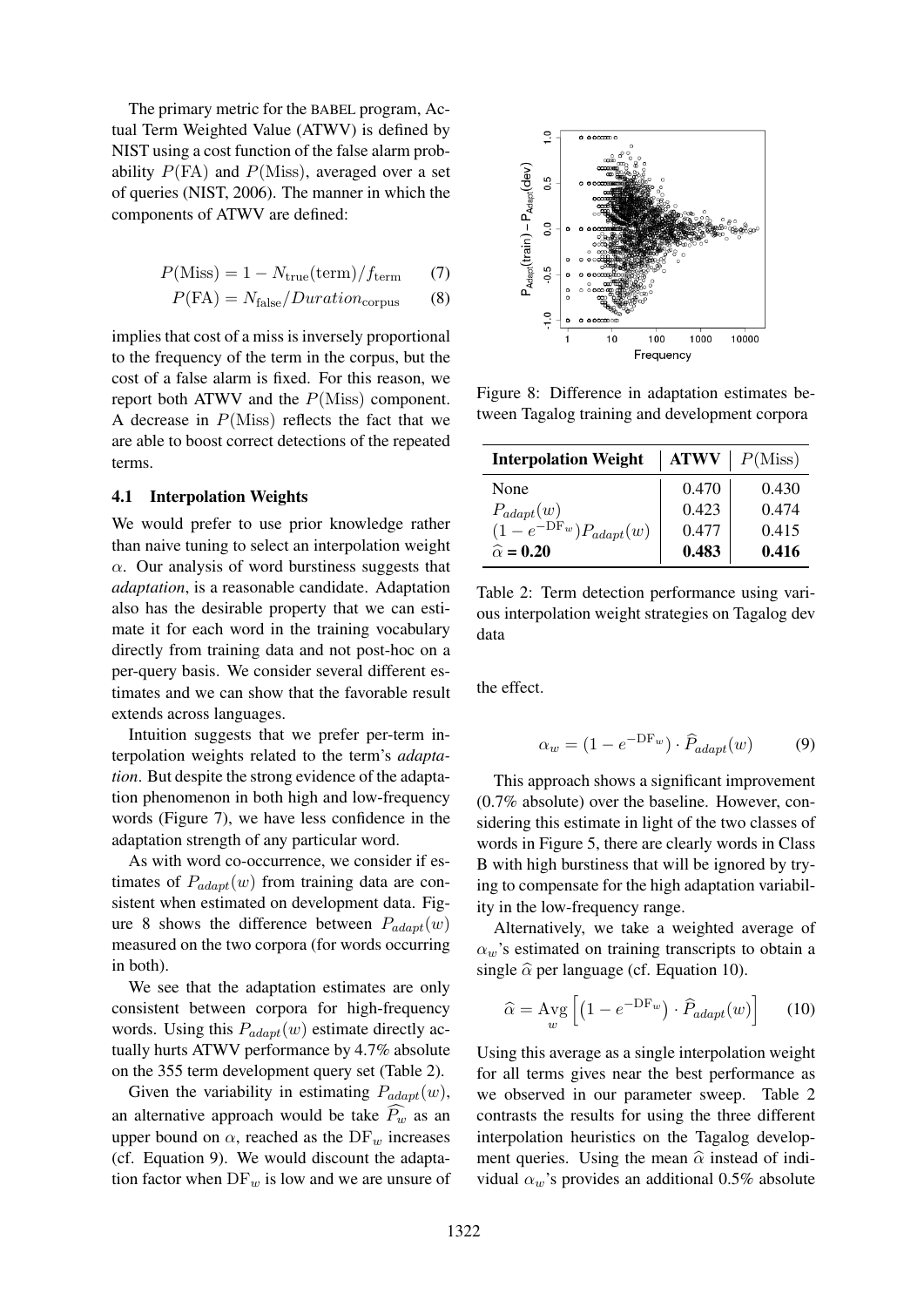| Language           | $\alpha$ | ATWV $(\% \pm)$       | $P(Miss)$ (% $\pm$ ) |  |  |
|--------------------|----------|-----------------------|----------------------|--|--|
| Full LP setting    |          |                       |                      |  |  |
| Tagalog            | 0.20     | $0.523 (+1.1)$        | $0.396$ $(-1.9)$     |  |  |
| Cantonese          | 0.23     | <b>0.418</b> $(+1.3)$ | $0.458$ $(-1.9)$     |  |  |
| Pashto             | 0.19     | $0.419 (+1.1)$        | $0.453$ $(-1.6)$     |  |  |
| Turkish            | 0.14     | $0.466$ $(+0.8)$      | $0.430(-1.3)$        |  |  |
| Vietnamese         | 0.30     | $0.420 (+0.7)$        | $0.445$ $(-1.0)$     |  |  |
| English (Dev06)    | 0.20     | $0.670 (+0.3)$        | $0.240(-0.4)$        |  |  |
| Limited LP setting |          |                       |                      |  |  |
| Tagalog            | 0.22     | $0.228$ (+0.9)        | $0.692$ $(-1.7)$     |  |  |
| Cantonese          | 0.26     | $0.205$ $(+1.0)$      | $0.684$ $(-1.3)$     |  |  |
| Pashto             | 0.21     | $0.206$ $(+0.9)$      | $0.682$ (-0.9)       |  |  |
| Turkish            | 0.16     | $0.202$ $(+1.1)$      | $0.700$ $(-0.8)$     |  |  |
| Vietnamese         | 0.34     | $0.227 (+1.0)$        | $0.646 (+0.4)$       |  |  |

Table 3: Word-repetition re-scored results for available CTS term detection corpora

improvement, suggesting that we find additional gains boosting low-frequency words.

#### 5 Results

Now that we have tested word repetition-based re-scoring on a small Tagalog development set we want to know if our approach, and particularly our  $\hat{\alpha}$  estimate is sufficiently robust to apply broadly. At our disposal, we have the five BABEL languages — Tagalog, Cantonese, Pashto, Turkish and Vietnamese — as well as the development data from the NIST 2006 English evaluation. The BABEL evaluation query sets contain roughly 2000 terms each and the 2006 English query set contains roughly 1000 terms.

The procedure we follow for each language condition is as follows. We first estimate adaptation probabilities from the ASR training transcripts. From these we take the weighted average as described previously to obtain a single interpolation weight  $\hat{\alpha}$  for each training condition. We train ASR acoustic and language models from the training corpus using the Kaldi speech recognition toolkit (Povey et al., 2011) following the default BABEL training and search recipe which is described in detail by Chen et al. (2013). Lastly, we re-score the search output by interpolating the top term detection score for a document with subsequent hits according to Equation 6 using the  $\hat{\alpha}$ estimated for this training condition.

For each of the BABEL languages we consider both the FullLP (80 hours) and LimitedLP (10 hours) training conditions. For the English system, we also train a Kaldi system on the 240 hours of the Switchboard conversational English corpus. Although Kaldi can produce multiple types of acoustic models, for simplicity we report results using discriminatively trained Subspace Gaussian Mixture Model (SGMM) acoustic output densities, but we do find that similar results can be obtained with other acoustic model configurations.

Using our final algorithm, we are able to boost repeated term detections and improve results in all languages and training conditions. Table 3 lists complete results and the associated estimates for  $\hat{\alpha}$ . For the BABEL languages, we observe improvements in ATWV from 0.7% to 1.3% absolute and reductions in the miss rate of 0.8% to 1.9%. The only test for which  $P(Miss)$  did not improve was the Vietnamese Limited LP setting, although overall ATWV did improve, reflecting a lower  $P(\text{FA})$ .

In all conditions we also obtain  $\alpha$  estimates which correspond to our expectations for particular languages. For example, adaptation is lowest for the agglutinative Turkish language where longer word tokens should be less likely to repeat. For Vietnamese, with shorter, syllable length word tokens, we observe the lowest adaptation estimates.

Lastly, the reductions in  $P(Miss)$  suggests that we are improving the term detection metric, which is sensitive to threshold changes, by doing what we set out to do, which is to boost lower confidence repeated words and correctly asserting them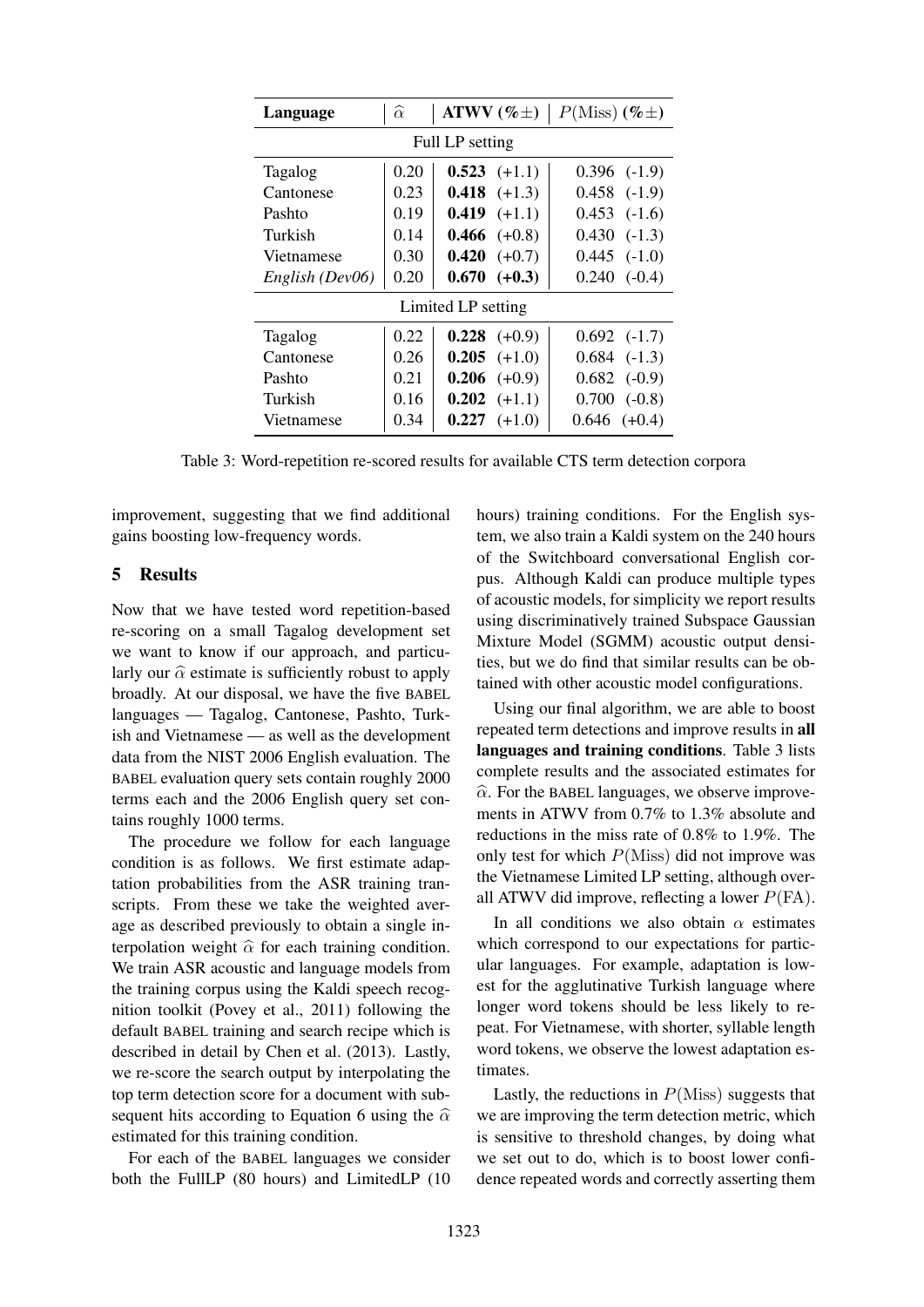as true hits. Moreover, we are able to accomplish this in a wide variety of languages.

# 6 Conclusions

Leveraging the burstiness of content words, we have developed a simple technique to consistently boost term detection performance across languages. Using word repetitions, we effectively use a broad document context outside of the typical 2-5 N-gram window. Furthermore, we see improvements across a broad spectrum of languages: languages with syllable-based word tokens (Vietnamese, Cantonese), complex morphology (Turkish), and dialect variability (Pashto).

Secondly, our results are not only effective but also intuitive, given that the interpolation weight parameter matches our expectations for the burstiness of the word tokens in the language on which it is estimated.

We have focused primarily on re-scoring results for the term detection task. Given the effectiveness of the technique across multiple languages, we hope to extend our effort to exploit our human tendency towards redundancy to decoding or other aspects of the spoken document processing pipeline.

#### Acknowledgements

This work was partially supported by the Intelligence Advanced Research Projects Activity (IARPA) via Department of Defense U.S. Army Research Laboratory (DoD / ARL) contract number W911NF-12-C-0015. The U.S. Government is authorized to reproduce and distribute reprints for Governmental purposes notwithstanding any copyright annotation thereon. Disclaimer: The views and conclusions contained herein are those of the authors and should not be interpreted as necessarily representing the official policies or endorsements, either expressed or implied, of IARPA, DoD/ARL, or the U.S. Government.

Insightful discussions with Chiu and Rudnicky (2013) are also gratefully acknowledged.

#### References

- David Blei, Andrew Ng, and Michael Jordan. 2003. Latent Dirichlet Allocation. *Journal of Machine Learning Research*, 3:993–1022.
- Guoguo Chen, Sanjeev Khudanpur, Daniel Povey, Jan Trmal, David Yarowsky, and Oguz Yilmaz. 2013.

Quantifying the value of pronunciation lexicons for keyword search in low resource languages. In *International Conference on Acoustics, Speech and Signal Processing (ICASSP)*. IEEE.

- Berlin Chen. 2009. Latent topic modelling of word co-occurence information for spoken document retrieval. In *Proceedings of the International Conference on Acoustics, Speech and Signal Processing (ICASSP)*, pages 3961–3964. IEEE.
- Justin Chiu and Alexander Rudnicky. 2013. Using conversational word bursts in spoken term detection. In *Proceedings of the 14th Annual Conference of the International Speech Communication Association*, pages 2247–2251. ISCA.
- Kenneth Church and William Gale. 1995. Poisson Mixtures. *Natural Language Engineering*, 1(2):163–190.
- Kenneth Church and William Gale. 1999. Inverse Focument Frequency (IDF): A measure of deviations from Poisson. In *Natural Language Processing Using Very Large Corpora*, pages 283–295. Springer.
- Kenneth Church. 2000. Empirical estimates of adaptation: the chance of two Noriegas is closer to p/2 than p 2. In *Proceedings of the 18th Conference on Computational Linguistics*, volume 1, pages 180– 186. ACL.
- Radu Florian and David Yarowsky. 1999. Dynamic nonlocal language modeling via hierarchical topicbased adaptation. In *Proceedings of the 37th annual meeting of the Association for Computational Linguistics*, pages 167–174. ACL.
- Mary Harper. 2011. IARPA Solicitation IARPA-BAA-11-02. http://www.iarpa.gov/ solicitations\_babel.html.
- Thomas Hofmann. 2001. Unsupervised learning by probabilistic latent semantic analysis. *Machine Learning*, 42(1):177–196.
- Bo-June Paul Hsu and James Glass. 2006. Style & topic language model adaptation using HMM-LDA. In *Proceedings of the 2006 Conference on Empirical Methods in Natural Language Processing*. ACL.
- Fred Jelinek. 1997. *Statistical Methods for Speech Recognition*. MIT Press.
- Slava Katz. 1996. Distribution of content words and phrases in text and language modelling. *Natural Language Engineering*, 2(1):15–59.
- Sanjeev Khudanpur and Jun Wu. 1999. A maximum entropy language model integrating n-grams and topic dependencies for conversational speech recognition. In *Proceedings of the International Conference on Acoustics, Speech, and Signal Processing (ICASSP)*, volume 1, pages 553–556. IEEE.